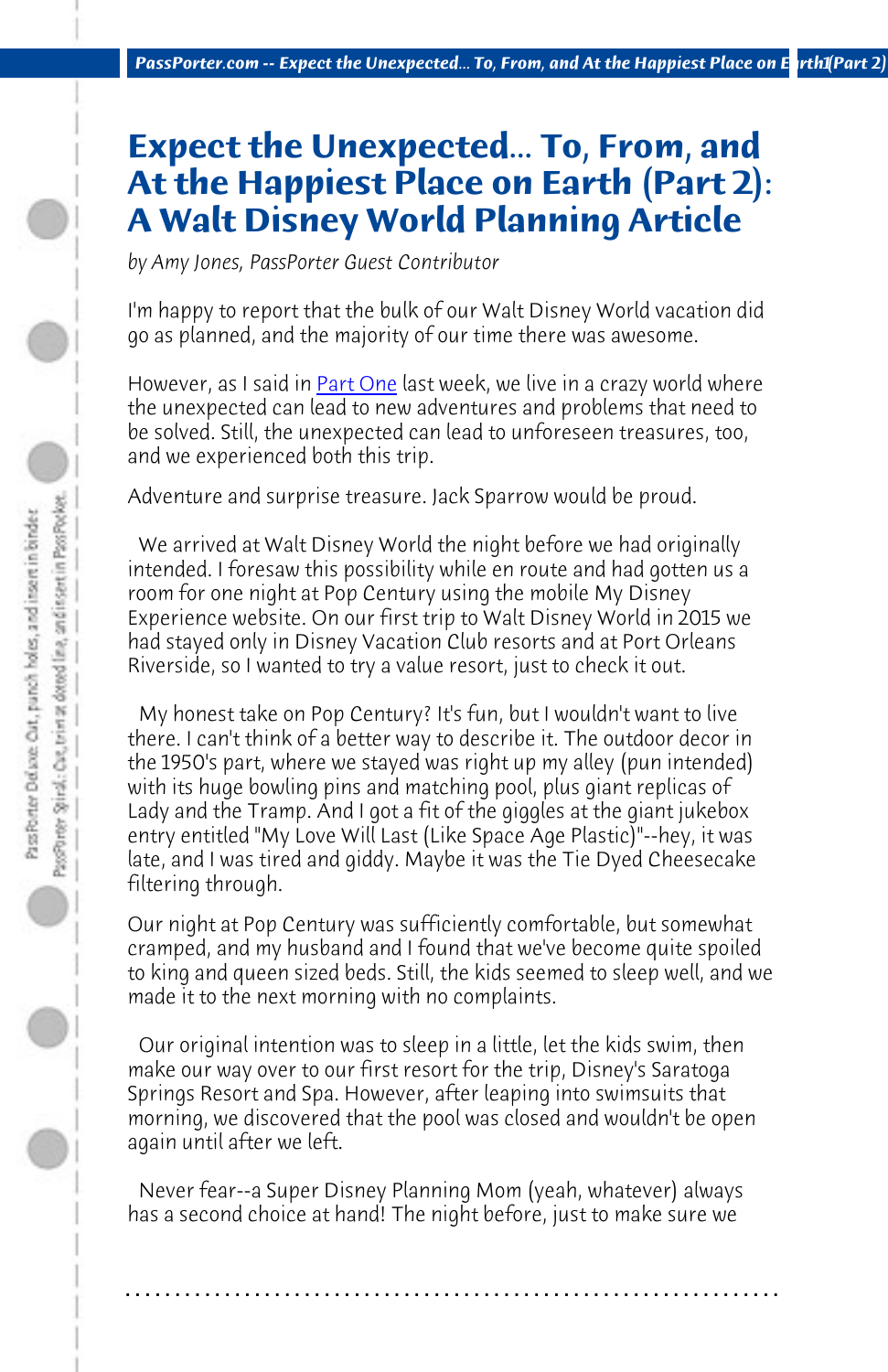ended up well-fed, I had obtained late breakfast reservations at Boma, a restaurant to which we had never been. We had eaten in Tusker House and enjoyed it, so we were excited to give Boma a try.

 It was soooo worth it, and made such a nice first meal this trip at Walt Disney World. None of us had eaten properly since the afternoon before, so we were quite ready for the beautifully laid-out buffet of African-style foods in the dark-wood-accented restaurant. Trees and running water enhanced the relaxing ambience, even though the restaurant was crowded. I can't remember or name a fraction of what we had, but I think we consumed most of the Circle of Life, and I personally drank my weight in Jungle Juice.

 We will definitely be back at Boma, our first unexpected treasure.

 Since we have annual passes, we were free to go to the park(s) of our choice that day, and since we were so close to Animal Kingdom, that was where we went. We hadn't even originally planned to be in Orlando yet by this time, so this park day was a treat. It took a little time to activate our annual passes (which I was able to do, thanks to having my driver's license with me!), but we had a nice, relaxing time in the park, rode the safari, took turns visiting Mr. Yeti on Expedition Everest, and were into our room at Saratoga Springs early enough to rest a little and get ready for Mickey's Not So Scary Halloween Party that night.

 As I said at the beginning of this article, most of the rest of our vacation went pretty much as planned, with a few hidden treasures (and hiccups) along the way. One hidden treasure was a lady who worked at a shop in the Grand Floridian. I will call her Miss K. Miss K was about seventy, of Asian heritage, tiny, adorable, and talked to me about her home and her children for about an hour. When she wrapped up the shirt I bought for my mother, Miss K pulled out every kind of button she had (1st Visit, Birthday, etc) and gave them to me to give to my mother. I told her I would do that and that I would tell her about my conversation with her when I did (and I did!).

 Our original intention (I've said that before) was to leave Walt Disney World on Saturday and get home Sunday night. But, the best laid plans of Mickey Mouse and men go oft awry, and so did ours. I'll explain more about that unexpected adventure in Part 3!

*About The Author: Amy Jones lives in Kentucky with one husband and two future Disney Imagineers. She is a stay-at-home mom, a runner, a writer, and a Disney planning fiend. She and her family have been to the World twice and have two more trips scheduled for 2017 to celebrate birthdays, Star Wars, and a long-awaited 20th wedding anniversary.*

**. . . . . . . . . . . . . . . . . . . . . . . . . . . . . . . . . . . . . . . . . . . . . . . . . . . . . . . . . . . . . . . . . .**